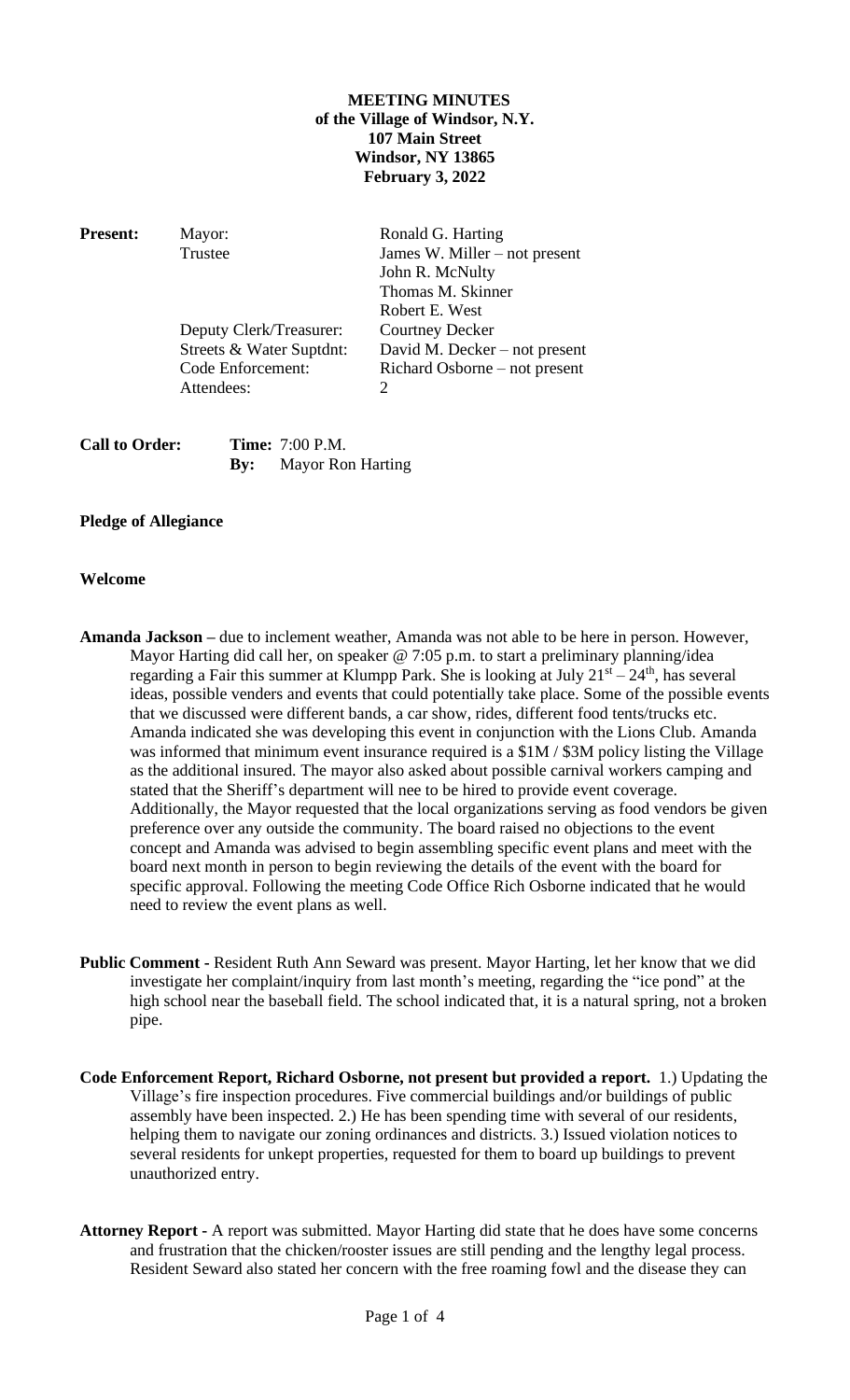- **Streets Report, David Decker not present, report provided –** 1.) Due to short of material and drivers, getting salt in has been a challenge so far this season. Salt has finally come in; the bin is full and all equipment is working well. 2.) The Chestnut St. bridge project is moving along well. NYSEG has been setting new poles and prepping for the project to begin. There was an incident while installing the poles, when using an auger to dig holes, they centerpunched the existing drainpipe that discharges water under the bridge. We were able to help put a pipe inside of the broken area and sleeved a pipe on top as well. This will be temporary; the pipe will be replaced during the project. 3.) The engineers are nearing completion of the proposed addition at the shop. Next week we will be digging a hole for them so they can do a soil sample for the structural engineers. 4.) Still waiting to hear back from Mirabito on the fire station heat. They have been using a lot of propane this year and were curious if zones from the garage were tied into the meeting room. They also, are going to investigate replacing the heaters in the garage. Those heaters are tied into the boiler as there is no baseboards in the garage. When we hear back, will set up meeting with John.
- **Water Report, David Decker not present, report provided –** 1.) We have been doing lots of locates for the bridge project. Also, had to locate for the factory so they could do another set of soil samples. 2.) There were 2 service leaks, both were located on the resident's side of curb stop. 3.) We are running a bit high still but with the cold snap and snow we have been busy and haven't been able to look too much. As weather permits, we will be able to look for the leak. 4.) There were several houses that froze up during the cold snap, some of the water loss can be attributed to letting water run to avoid freezing. After the break in weather/cold, will be listening for leaks. 5.) Approximately half of the yearly reports are done, hoping to have the rest of them completed within the next month. 6.) The generator wouldn't start in January during our routine running program. Initially thought it was a battery issue (low voltage) we tried boosting and charging it to no avail. Then proceeded to buy a new battery since the current one was 15 years old, still no luck. Got in touch with Milton Cat, they will be coming out to look at it. It seems to stop cranking early, likely an electrical issue or possibly a fuel issue. It's possible it may be the fuel pump isn't supplying enough fuel quick enough.
- **Treasurer's Report, Patricia Harting not present, report provided –** Trustee McNulty did inquire about final figures with the treasurer's report in conjunction with Resolution #4-2022 under/over transfer of funds. At this time those figures are not available, the Village's fiscal year ends 2/28/2022 as well as it will take some time to gather and compute all totals.
- **Motion:** to accept the Treasurer's Report
	- **By:** Thomas M. Skinner 2<sup>nd</sup>: **nd:** John R. McNulty **Vote:** AYE – by all present
- **Motion:** to approve the Meeting Minutes of January 5, 2021
	- **By:** Robert E. West 2<sup>nd</sup>: **Ronald G. Harting Vote:** AYE – by all present

# **Resolution #2-2022**

# **RESOLUTION NO.2-2022 RE-LEVY OF UNPAID WATER**

**WHEREAS,** the 2021/2022 Village of Windsor water bills have not been paid in full, and

**WHEREAS,** the balance is to be re-levied on the 2022/2023 Village Tax Roll; and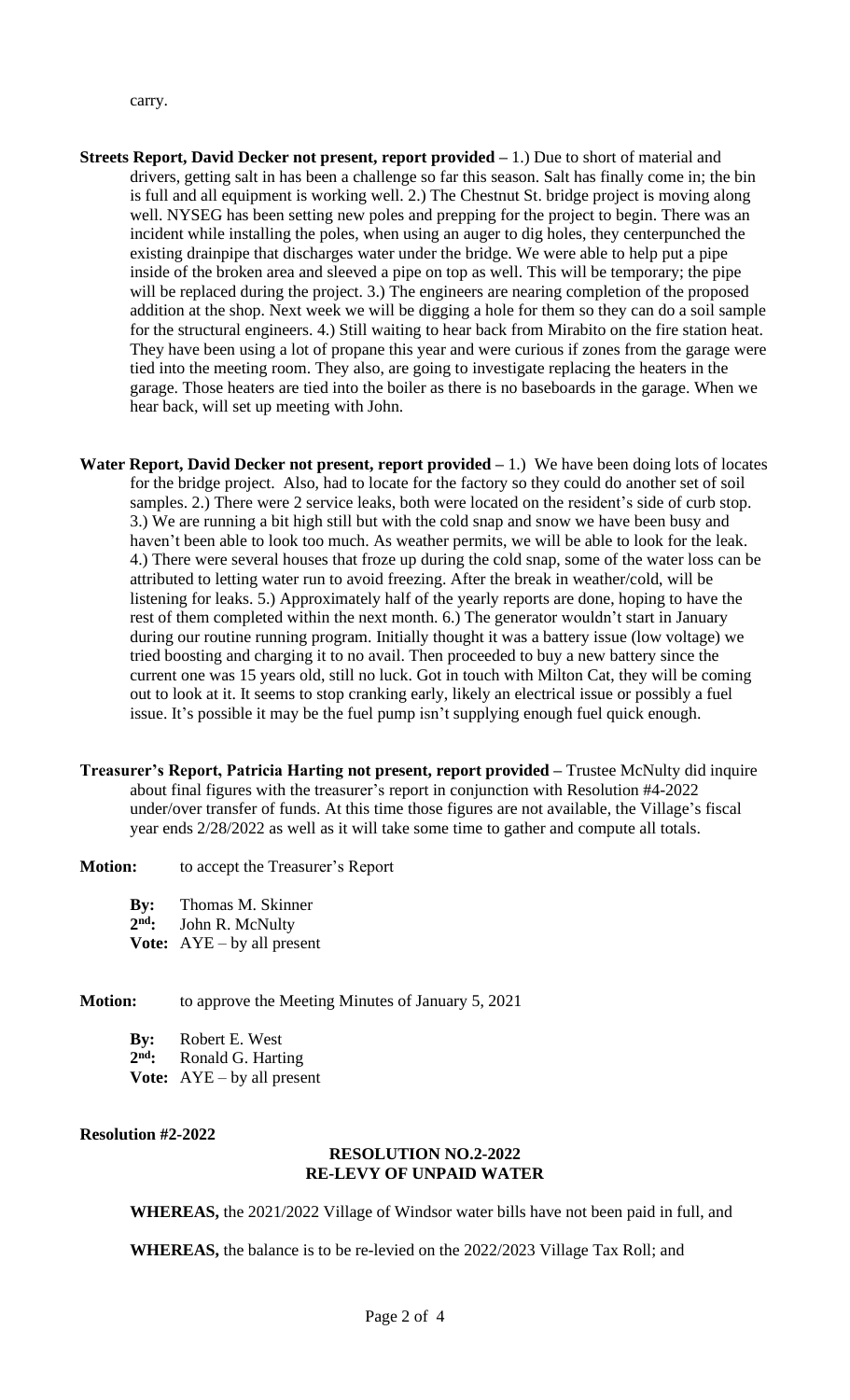**WHEREAS,** the attached is a complete list of the properties with unpaid 2021/2022 Village water bills totaling \$13.109.54;

**THEREFORE, BE IT RESOLVED**, that the above detailed amount be sent to Broome County Department of Finance for re-levy as stated:

**Offered by:** Thomas M. Skinner **Seconded by:** John R. McNulty **Vote: AYE -** Mayor Ronald G. Harting **AYE -** Trustee John R. McNulty **ABSENT –** James W. Miller **AYE -** Trustee Thomas M. Skinner **AYE –** Trustee Robert E. West

### **Resolution effective February 3, 2022**

## **Resolution #3-2022**

### **RESOLUTION NO.3-2022**

**WHEREAS,** the Village workers were instructed to mow resident's lawns after proper notification to owners; and

**WHEREAS,** Village Local Law #1-2004 of the Code of the Village of Windsor, Chapter §197- 3 states that such amount be charged to the owner and if not paid, a \$25.00 re-levy fee shall be added and such amount levied on to the following year Village taxes; and

**WHEREAS,** the attached is a complete list of the charges unpaid in 2021 to be levied to the 2022/2023 Village taxes totaling \$314.00 for grass cutting service with penalties of \$50.00 for a total of \$364.00.

**THEREFORE, BE IT RESOLVED** that the above detailed amount be sent to Broome County Department of Finance for re-levy as stated.

**Offered by:** Robert E. West **Seconded by:** John R. McNulty **Vote: AYE -** Mayor Ronald G. Harting **AYE -** Trustee John R. McNulty **ABSENT –** James W. Miller **AYE -** Trustee Thomas M. Skinner **AYE** - Trustee Robert E. West

**Resolution effective February 3, 2022**

**Resolution #4-2022**

## **RESOLUTION NO.4-2022**

**BE IT RESOLVED,** that monies be transferred from the under-expended 2021/2022 Village Budget line items to the over-expended line items.

**Offered by:** John R. McNulty **Seconded by:** Robert E. West **Vote: AYE -** Mayor Ronald G. Harting **AYE -** Trustee John R. McNulty **ABSENT –** James W. Miller **AYE -** Trustee Thomas M. Skinner **AYE** - Trustee Robert E. West

**Resolution effective February 3, 2022**